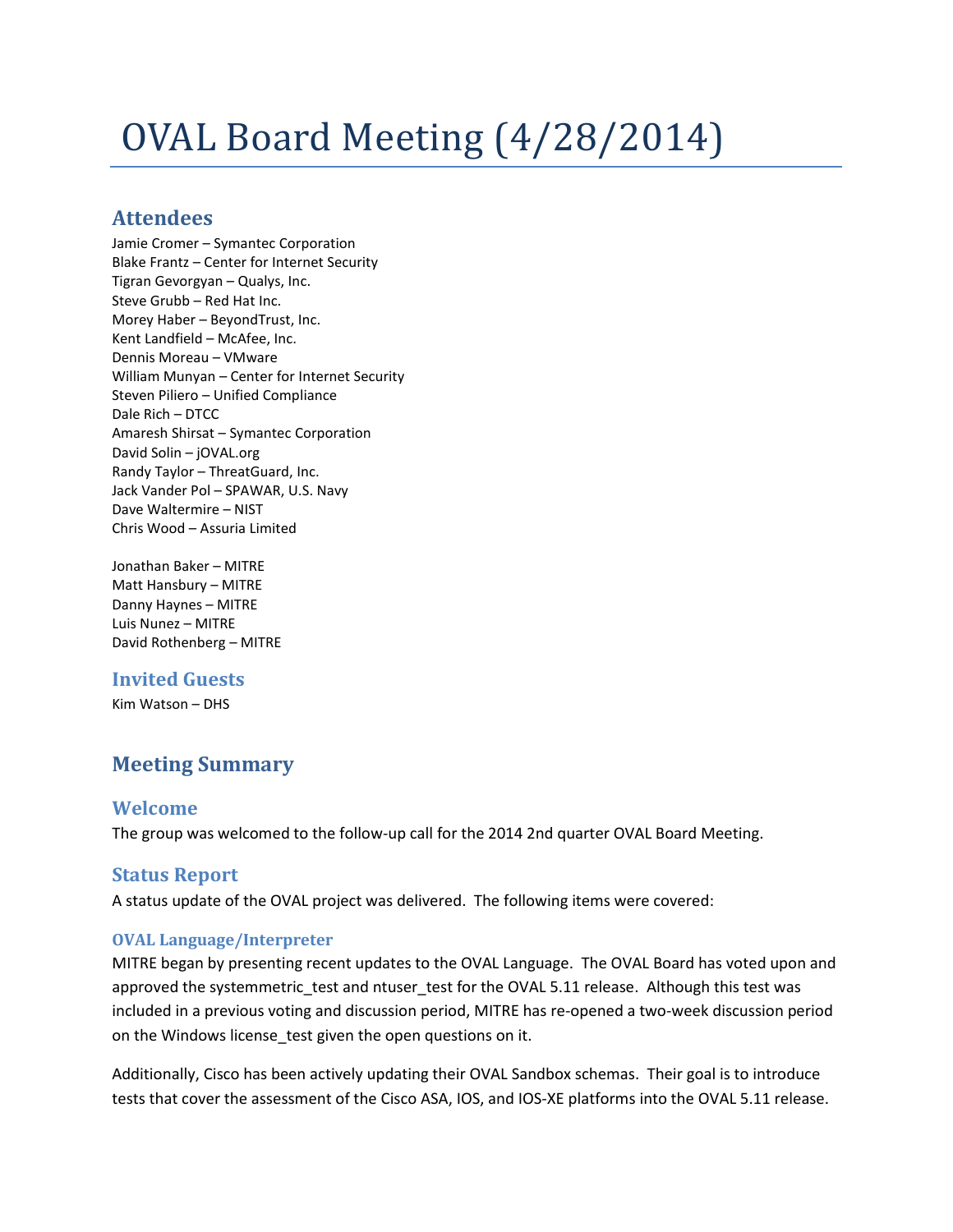They have planned a community discussion to be held on May  $5<sup>th</sup>$  to discuss the impacts of deprecating the existing PIXOS and CatOS platforms in favor of the two new platforms as well as address questions that have been raised by the community.

Lastly, Version 5.10.1.7 of the OVAL Interpreter was released on April 10<sup>th</sup>. This update fixed an error introduced in the previous Interpreter release for the importing of OVAL Directives and OVAL Definition evaluation-id files. Additionally, MITRE has added support for 64-bit RPMs and will be providing these through SourceForge in addition to previously offered download bundles. Also included were numerous bug fixes requested by the community.

#### **OVAL Repository**

At the time of the call, the number of Definitions within the OVAL Repository was 22,306. The OVAL Repository Top Contributor awards were presented to ALTX-SOFT, Hewlett-Packard, and SecPod Technologies for their numerous contributions.

Additionally, MITRE brought an issue with some of the OVAL Repository Definitions to the Board's attention. Historically, patch Definitions in the Repository did not include CVE references; however a number of recent contributions included references for each CVE covered by the relevant patch. This new usage exercised a bug in the code that sync's the OVAL description for a Definition with that found for a given CVE. The code incorrectly applied this logic to 'patch' Definitions in addition to 'vulnerability' Definitions. The bug has been fixed.

As a result, just over 2000 Definitions now have incorrect descriptions. MITRE has posed several possible solutions to the oval-discussion-list, and any Board members with thoughts on the subject were asked to respond to that email with their ideas.

#### **OVAL Adoption**

#### *Official OVAL Adopters*

- Center for Internet Security for their CIS-CAT product
- SPAWAR for their SCAP Compliance Checker (SCC) product
- Altex-Soft for their RedCheck product
- SecPod for their Saner product

#### *Declarations*

- Agiliance for their RiskVision product
- ADTsys for their ADTsys Cloud Security product
- SUSE for their SUSE Manager product

# **Unofficial Extensions in OVAL**

MITRE introduced the topic of how to approach unofficial extensions within OVAL. The OVAL Sandbox addressed a long-time need to have a place to share and develop new and/or experimental Schemas and tests. With the new direction of OVAL, MITRE will reduce their level of moderation of the Language in order to better support the sponsor. With the change, it is imperative that the OVAL Board and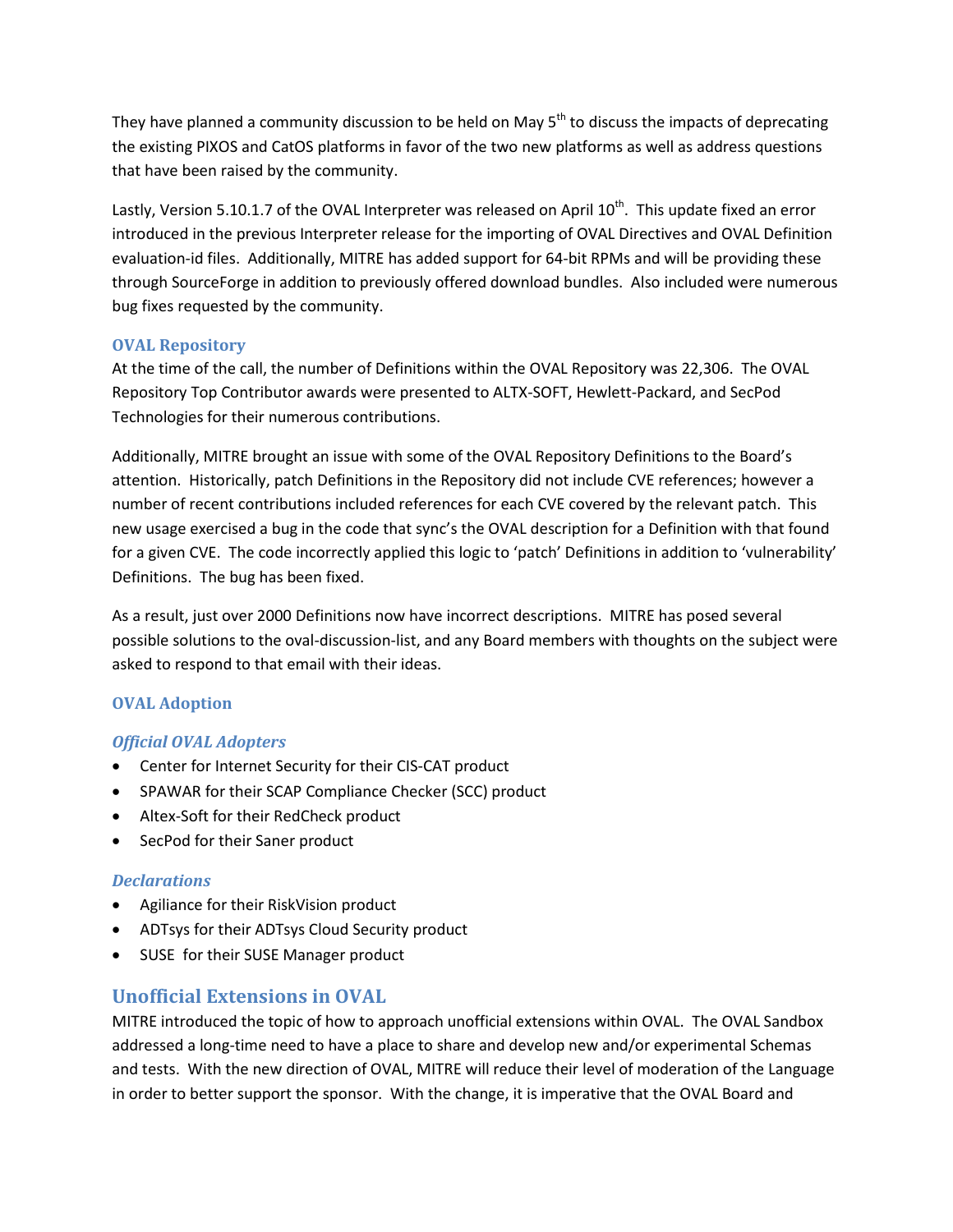community continue to embrace a more critical role with OVAL. The issue in question is what to do with contributions to the Sandbox which may not be appropriate to bring into the official OVAL Language, yet still offer value. In an environment with less moderation, this may be tougher to coordinate.

MITRE has defined for these purposes that an "unofficial extension" to OVAL is one or more constructs that are considered ready for use and supports specific capabilities, while not being officially incorporated into the Language. It is important to note that currently, contributions to the OVAL Sandbox should not always be considered unofficial extensions. As those features mature, they may be voted upon for inclusion in an official release. However, there is the potential that under the new security automation vision, all future extensions to the Language will be considered unofficial.

A discussion on the merits of documenting unofficial extension support was opened to the OVAL Board. One Board member was concerned that by documenting how to support unofficial extensions, we were effectively making them official. This member voiced his opinion that any subscriber to the OVAL Developer List may craft an unofficial extension, support it in their product, and share it. This action shouldn't require a process but rather an understanding and delineation between that extension and what is official. As a tool vendor, they do not add capabilities to their product based on the construct being designated as "official," but rather based off the needs of their customers. He adds that it is not a minor effort to add a new Test and views the real benefit as simply staying ahead of the next version of the Language. He views this as more of a self-organizing problem and not a discussion for the Board. At this point, the DHS sponsor noted that if the community was unable to self-organize then they would have to pay someone to manage it. It would be ideal if the community had documentation for how to best approach supporting extensions without the need of a moderator.

Another member also urged the Board to consider improved documentation for how to extend the Language. Since everyone is free to update their own products then they should not be encumbered by waiting for a glacial process. Several members agreed that nothing is stopping people from doing this today, but, it would better help those hosting content to begin supporting unofficial content. This documentation could be achieved through a simple wiki page linked to by the Sandbox, showing how to conform to standard schema design. MITRE confirmed that this documentation was not required to be extensive and that the previous discussion supported this idea.

The approach of using unofficial extensions in OVAL was then compared to existing protocols in a standards body. A Board member noted that something like SNMP has a core schema, and that the bulk is managed through proprietary extensions. Providing guidance on how to extend OVAL is the type of documentation that is required in order to transition parts of OVAL to an international standards body.

Another point of emphasis among members was that it is essential that what is considered Core features of OVAL be documented and cleanly separated from extensions. There was not an immediate agreement on how to do this within the current OVAL release. Since all platforms relied on the core schemas they could be viewed as extensions. OVAL functions in general could also be redesigned to include the "core" functions and support platform-specific functions. The enumeration of datatypes was also examined and noted that not all existing datatypes are applicable to all platforms. Some vendors